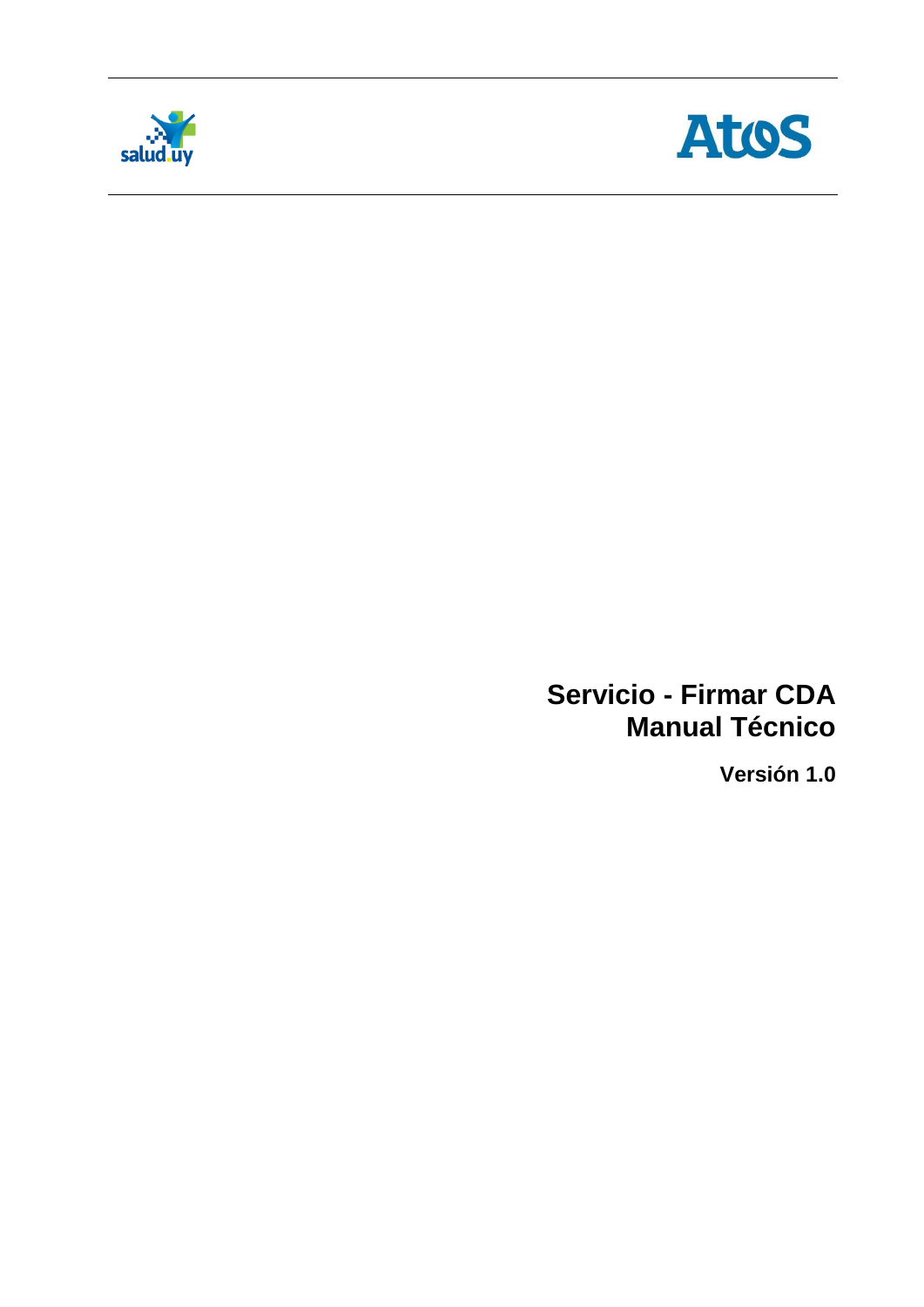| --<br>CDA<br>Servicio<br>Firmar | 'ersión.<br>. . ب                     |
|---------------------------------|---------------------------------------|
| Manual<br>ecnico                | Modificación:<br>31/01/2017<br>Fecha. |

# **Historial de Revisiones**

| Fecha      | Versión | Descripción  | Autor           | Aprobado por |
|------------|---------|--------------|-----------------|--------------|
| 05/10/2015 | 1.0     | Creación     | Daniel Bonelli  |              |
| 07/07/2017 | 1.1     | Modificación | Luciano Montero |              |
|            |         |              |                 |              |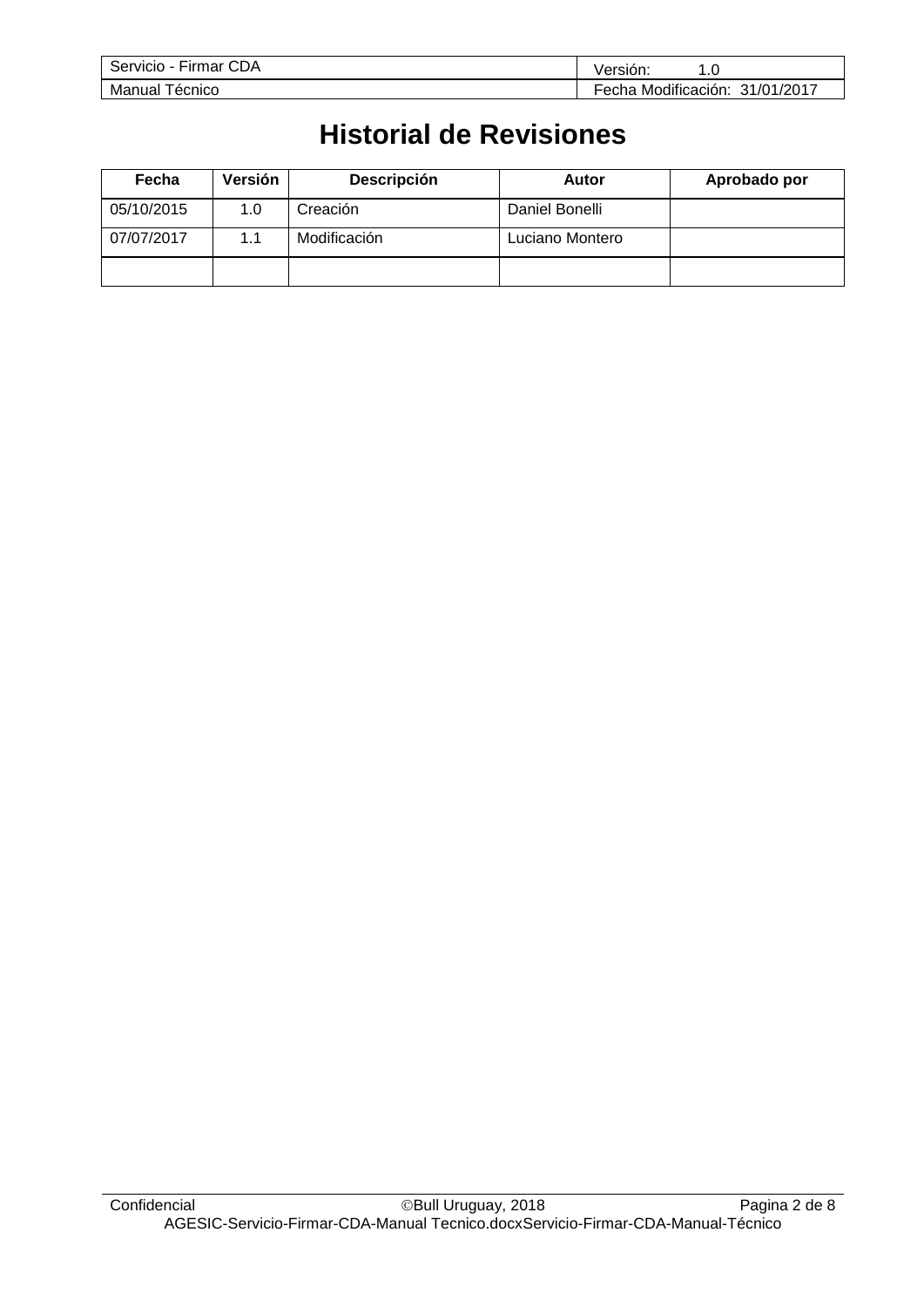| --<br><b>CDA</b><br>Servicio<br>Firmar | 0.5<br>Version.                                  |
|----------------------------------------|--------------------------------------------------|
| Manual<br>ecnico                       | $\cdots$<br>31/01/2017<br>Fecha<br>Modificación: |

# **Tabla de Contenido**

| 1. |     | Introducción          | 3 |
|----|-----|-----------------------|---|
|    | 1.1 | Descripción Funcional | 3 |
| 2. |     | firmarCDA             | 4 |
|    | 2.1 | Parametros de entrada | 4 |
|    | 2.2 | Parametros de salida  | 4 |
|    | 2.3 | Errores comunes       | 4 |
|    | 2.4 | Ejemplo               | 4 |
|    |     | 2.4.1 Request         | 4 |
|    |     | 2.4.2 Response        | 6 |
|    |     |                       |   |

## **1. Introducción**

#### **1.1 Descripción Funcional**

| Nombre      | FirmarCDAService                                                 |
|-------------|------------------------------------------------------------------|
| Descripción | El servicio cuenta con un método (firmarCDA) para firmar un CDA. |
| Operaciones | firmarCDA                                                        |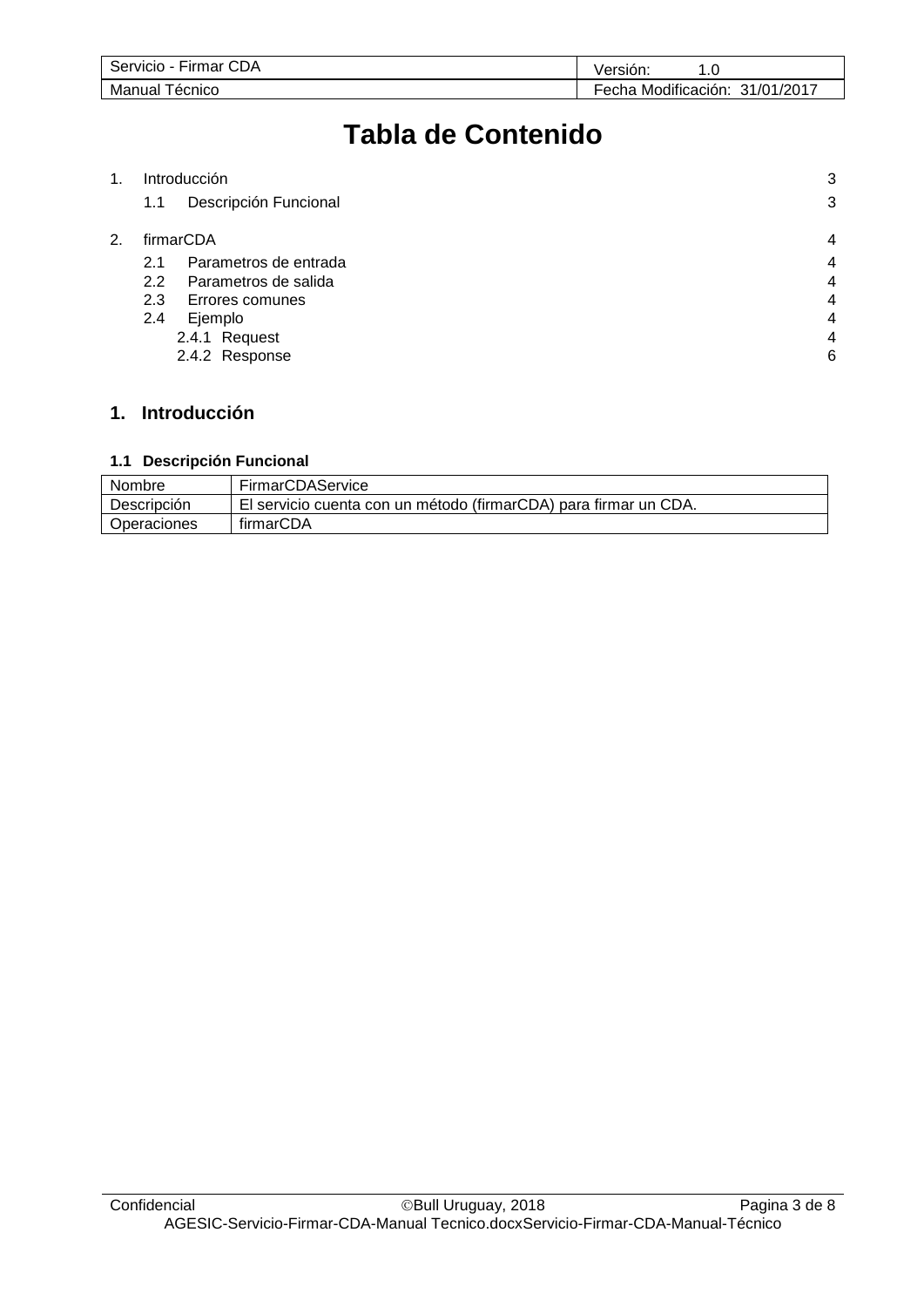| CDA<br>Servicio -<br>∤ Firmar | /ersion:<br>. . U                    |
|-------------------------------|--------------------------------------|
| écnico <sup>.</sup><br>Manual | Modificación:<br>31/01/2017<br>Fecha |

### **2. firmarCDA**

Recibe el CDA a ser firmado y retorna un xml codificado en Base 64.

### **2.1 Parámetros de entrada**

| <b>Parámetros</b> | <b>Tipo de</b><br>dato | <b>Obligatorio</b> | <b>Valor por</b><br>defecto | <b>Descripción</b>                                              |
|-------------------|------------------------|--------------------|-----------------------------|-----------------------------------------------------------------|
| firmarCDA         |                        |                    |                             |                                                                 |
| xml               | String                 | Si                 | N/A                         | CDA tiene que utilizar CDATA.                                   |
| keyStore          | <b>Binario</b>         | Choice             | N/A                         | Certificado que se utilizara para firmar el CDA                 |
| pathKeyStore      | String                 | Choice             | N/A                         | Path al Certificado en el server que se usara<br>firmar el CDA. |
| alias             | String                 | Si                 | N/A                         | Alias a buscar en el certificado.                               |
| pwd               | String                 | Si                 | N/A                         | Clave privada del certificado                                   |

Aclaracion: Se debe ingresar obligatoriamente keyStore o pathKeyStore de manera excluyente.

#### **2.2 Parámetros de salida**

| <b>Parámetros</b> | dato   | Tipo de Obligatorio | Valor por<br>defecto | <b>Descripción</b>                 |
|-------------------|--------|---------------------|----------------------|------------------------------------|
| firmarCDAResponse |        |                     |                      |                                    |
| xmlBase64         | String | Choice              | N/A                  | CDA firmado codificado en base 64. |
| Error             | String | Choice              | N/A                  | Mensaje de error                   |

#### **2.3 Errores comunes**

| <b>Mensaje</b>                                 |
|------------------------------------------------|
| No se pudo cargar el certificado               |
| Clave privada del certificado no es correcta   |
| No se encontro el alias: XXX en el certificado |
| No se encontró el certificado                  |
| XML no es valido                               |

### **2.4 Ejemplo**

#### *2.4.1 Request*

<soapenv:Envelope xmlns:soapenv="http://schemas.xmlsoap.org/soap/envelope/" xmlns:ser="http://service.cda.firma.agesic.atos.com.uy/"> <soapenv:Header/> <soapenv:Body> <ser:firmarCDA> <xml><![CDATA[<?xml version="1.0" encoding="UTF-8" standalone="no"?> <ClinicalDocument xmlns="urn:hl7-org:v3" xmlns:voc="urn:hl7-org:v3/voc" xmlns:xsi="http://www.w3.org/2001/XMLSchema-instance" xsi:schemaLocation="urn:hl7-org:v3 xsd/CDA.xsd">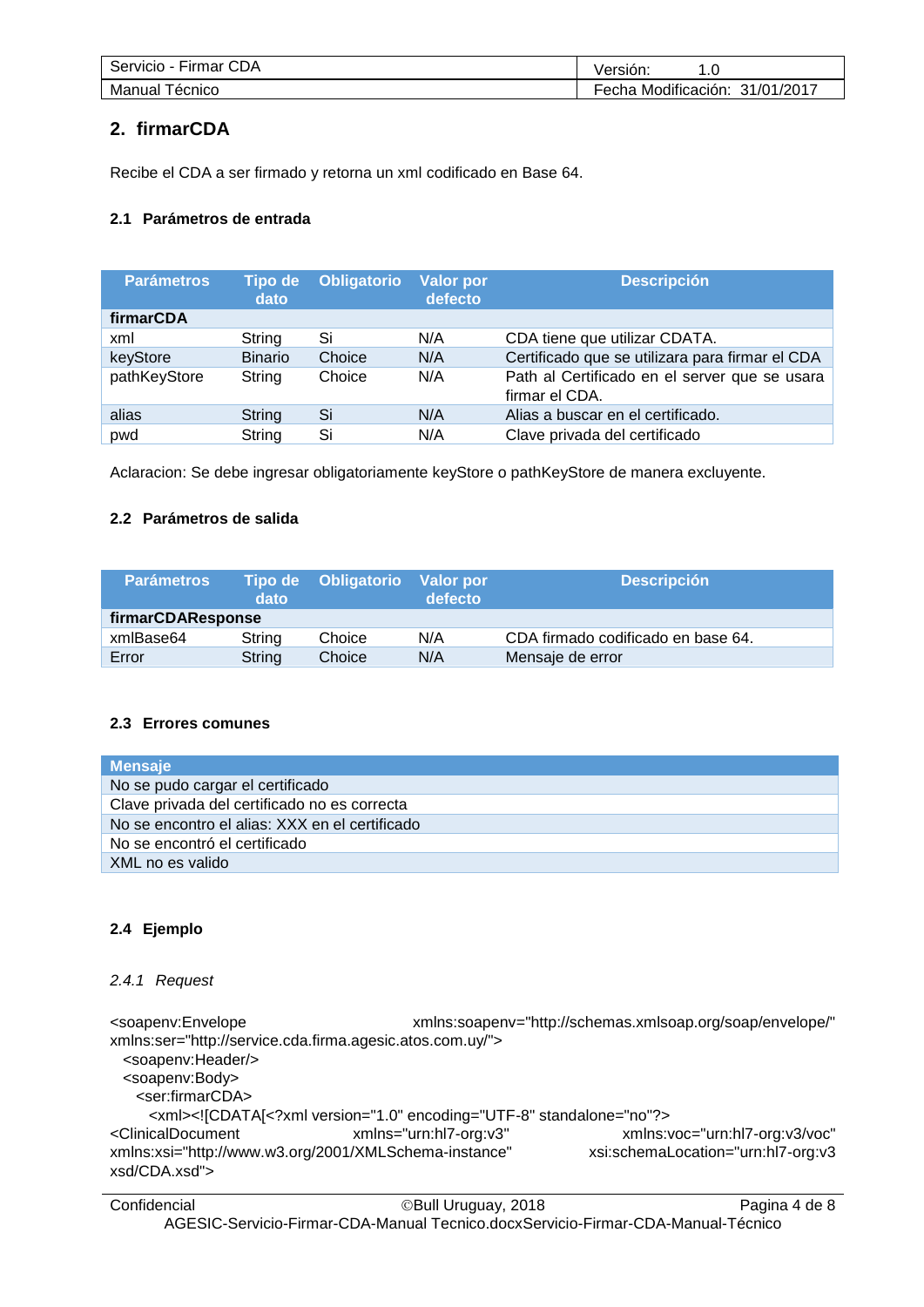| $- \cdot$<br>CDA<br>Servicio<br>Firmar | . .<br>Version.<br>.v                                                             |
|----------------------------------------|-----------------------------------------------------------------------------------|
| ecnico<br>Manual                       | $\cdot$ $\cdot$<br>$\cdots$<br>31/01/2017<br><sup>≔</sup> echa .<br>Modificación: |

```
<typeId extension="POCD_HD000040" root="2.16.840.1.113883.1.3"/>
       <id root="2.16.858.2.10002825.67430.20140103001300.640592.05"/>
       <code code="18748-4 " codeSystem="2.16.840.1.113883.6.1" displayName=""/>
       <title>Informe de Radiología</title>
       <effectiveTime value="20140103001300-0300"/>
       <confidentialityCode code="N" codeSystem="2.16.840.1.113883.5.25"/>
       <languageCode code="es-UY"/>
       <setId root="2.16.858.2.10002825.67430.20140103001300.640592.05"/>
       <versionNumber value="1"/>
       <recordTarget>
              <patientRole>
                     <id root="2.16.858.1.858.68909.12345672"/>
                     <id extension="123923233" root="2.16.858.2.10002825.69020"/>
                     <id extension="12345672" root="2.16.858.1.858.68909"/>
                     <patient>
                            <name>
                                   <given>ANA</given>
                                   <given>MARIA</given>
                                   <family>PEREZ</family>
                                   <family>LOPEZ</family>
                            </name>
                            <administrativeGenderCode code="2"
codeSystem="2.16.858.2.10000675.69600" displayName="femenino"/>
                            <birthTime value="19890123"/>
                     </patient>
              </patientRole>
       </recordTarget>
       <author>
              <time value="20140103001300-0300"/>
              <assignedAuthor>
                     <id root="2.16.858.2.10002825.31991"/>
                     <assignedAuthoringDevice>
                            <softwareName>Estudios</softwareName>
                     </assignedAuthoringDevice>
                     <representedOrganization>
                            <id root="2.16.858.0.2.16.86.1.0.0.212567060019"/>
                            <name>Prestador de test</name>
                     </representedOrganization>
              </assignedAuthor>
       </author>
       <custodian>
              <assignedCustodian>
                     <representedCustodianOrganization>
                            <id root="2.16.858.0.2.16.86.1.0.0.212567060019"/>
                            <name>Prestador de test</name>
                            <telecom nullFlavor="NI"/>
                            <addr nullFlavor="NI"/>
                     </representedCustodianOrganization>
              </assignedCustodian>
       </custodian>
       <component>
              <nonXMLBody>
                     <text mediaType="text/html" 
representation="B64">PG1ldGEgY2hhcnNldD0idXRmLTgiPjxwPjxiPkluZm9ybWUgZGUgUmFkaW9sb2f
DrWE8L2I+PC9wPjxwPjxiPkVzdHVkaW86IFJYIFRPUkFYIEZSRU5URSBZIFBFUkZJTCwgRmVjaGE6ID
AzLzAxLzE0PC9iPjwvcD48Yj5TaW4gaW5mb3JtZSBtw6lkaWNvLjwvYj4=</text>
              </nonXMLBody>
```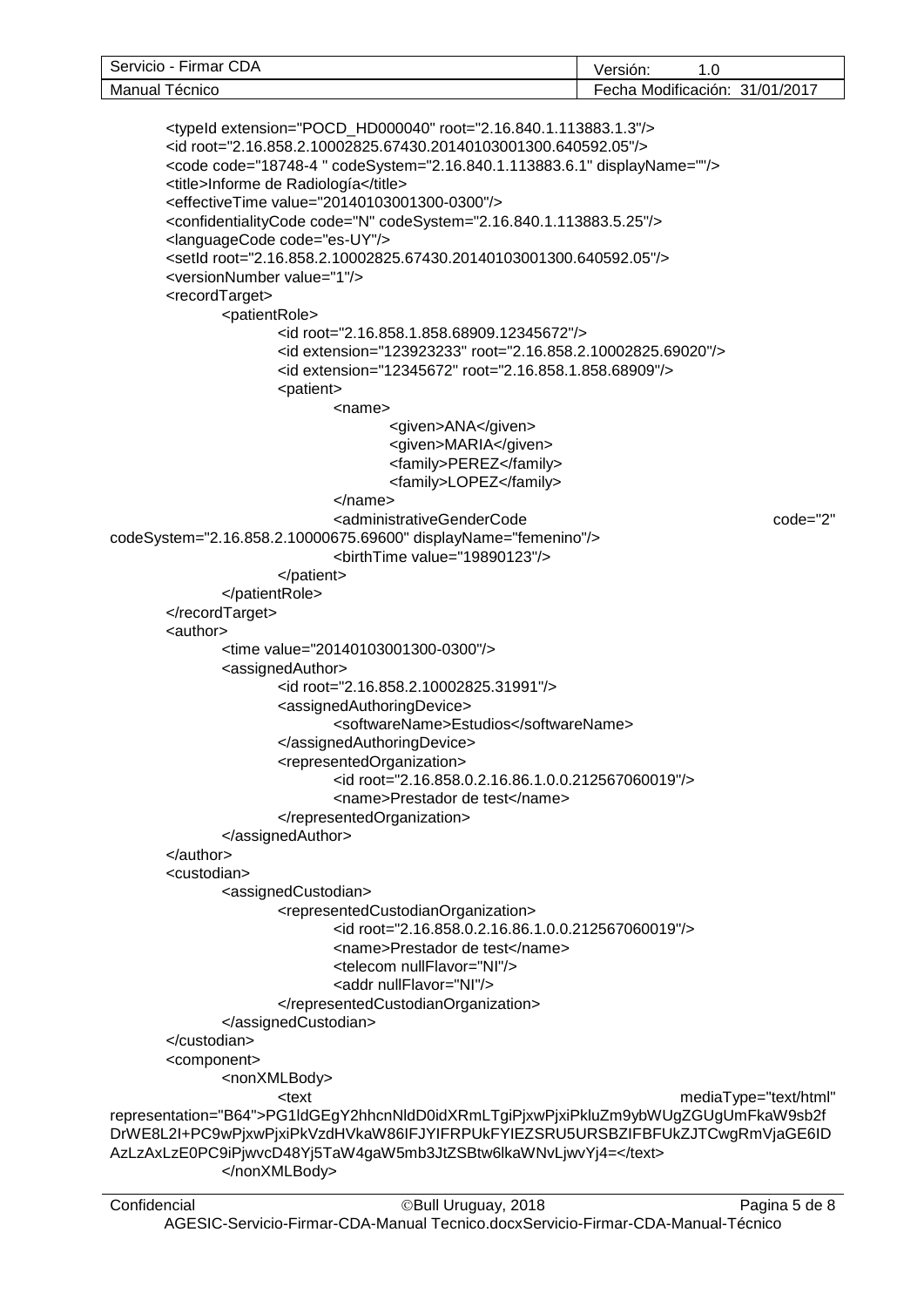| CDA<br>⌒<br>Servicio<br>Firmar | . .<br>/ersion:<br>ں.                      |
|--------------------------------|--------------------------------------------|
| Manual<br>ecnico               | Modificación:<br>1/2017<br>31/01.<br>Fecha |

</component> </ClinicalDocument>]]></xml> <!--You have a CHOICE of the next 2 items at this level--> <pathKeyStore>PATH\_KEYSTORE</pathKeyStore> <alias>ALIAS</alias> <pwd>PASSWORD</pwd> </ser:firmarCDA> </soapenv:Body> </soapenv:Envelope>

*2.4.2 Response*

<S:Envelope xmlns:S="http://schemas.xmlsoap.org/soap/envelope/"> <S:Body>

 <ns2:firmarCDAResponse xmlns:ns2="http://service.cda.firma.agesic.atos.com.uy/"> <return>

<xmlBase64>PD94bWwgdmVyc2lvbj0iMS4wIiBlbmNvZGluZz0iVVRGLTgiPz4NCjxTaWduZWRDbGluaW **NhbER<sub>v</sub>** 

Y3VtZW50IHhtbG5zPSJ1cm46c2FsdWQudXkvMjAxNC9zaWduZWQtY2xpbmljYWwtZG9jdW1lbnQi Pg0KPENsaW5pY2FsRG9jdW1lbnQgeG1sbnM9InVybjpobDctb3JnOnYzIiB4bWxuczp2b2M9InVy bjpobDctb3JnOnYzL3ZvYyIgeG1sbnM6eHNpPSJodHRwOi8vd3d3LnczLm9yZy8yMDAxL1hNTFNj aGVtYS1pbnN0YW5jZSIgeHNpOnNjaGVtYUxvY2F0aW9uPSJ1cm46aGw3LW9yZzp2MyB4c2QvQ0RB LnhzZCI+DQoJPHR5cGVJZCBleHRlbnNpb249IlBPQ0RfSEQwMDAwNDAiIHJvb3Q9IjIuMTYuODQw LjEuMTEzODgzLjEuMyIvPg0KCTxpZCByb290PSIyLjE2Ljg1OC4yLjEwMDAyODI1LjY3NDMwLjIw MTQwMTAzMDAxMzAwLjY0MDU5Mi4wNSIvPg0KCTxjb2RlIGNvZGU9IjE4NzQ4LTSgIiBjb2RlU3lz dGVtPSIyLjE2Ljg0MC4xLjExMzg4My42LjEiIGRpc3BsYXlOYW1lPSIiLz4NCgk8dGl0bGU+SW5m b3JtZSBkZSBSYWRpb2xvZ+1hPC90aXRsZT4NCgk8ZWZmZWN0aXZlVGltZSB2YWx1ZT0iMjAxNDAx MDMwMDEzMDAtMDMwMCIvPg0KCTxjb25maWRlbnRpYWxpdHlDb2RlIGNvZGU9Ik4iIGNvZGVTeXN0 ZW09IjIuMTYuODQwLjEuMTEzODgzLjUuMjUiLz4NCgk8bGFuZ3VhZ2VDb2RlIGNvZGU9ImVzLVVZ Ii8+DQoJPHNldElkIHJvb3Q9IjIuMTYuODU4LjIuMTAwMDI4MjUuNjc0MzAuMjAxNDAxMDMwMDEz MDAuNjQwNTkyLjA1Ii8+DQoJPHZlcnNpb25OdW1iZXIgdmFsdWU9IjEiLz4NCgk8cmVjb3JkVGFy Z2V0Pg0KCQk8cGF0aWVudFJvbGU+DQoJCQk8aWQgcm9vdD0iMi4xNi44NTguMS44NTguNjg5MDku MTIzNDU2NzIiLz4NCgkJCTxpZCBleHRlbnNpb249IjEyMzkyMzIzMyIgcm9vdD0iMi4xNi44NTgu Mi4xMDAwMjgyNS42OTAyMCIvPg0KCQkJPGlkIGV4dGVuc2lvbj0iMTIzNDU2NzIiIHJvb3Q9IjIu MTYuODU4LjEuODU4LjY4OTA5Ii8+DQoJCQk8cGF0aWVudD4NCgkJCQk8bmFtZT4NCgkJCQkJPGdp dmVuPkFOQTwvZ2l2ZW4+DQoJCQkJCTxnaXZlbj5NQVJJQTwvZ2l2ZW4+DQoJCQkJCTxmYW1pbHk+ UEVSRVo8L2ZhbWlseT4NCgkJCQkJPGZhbWlseT5MT1BFWjwvZmFtaWx5Pg0KCQkJCTwvbmFtZT4N CgkJCQk8YWRtaW5pc3RyYXRpdmVHZW5kZXJDb2RlIGNvZGU9IjIiIGNvZGVTeXN0ZW09IjIuMTYu ODU4LjIuMTAwMDA2NzUuNjk2MDAiIGRpc3BsYXlOYW1lPSJmZW1lbmlubyIvPg0KCQkJCTxiaXJ0 aFRpbWUgdmFsdWU9IjE5ODkwMTIzIi8+DQoJCQk8L3BhdGllbnQ+DQoJCTwvcGF0aWVudFJvbGU+ DQoJPC9yZWNvcmRUYXJnZXQ+DQoJPGF1dGhvcj4NCgkJPHRpbWUgdmFsdWU9IjIwMTQwMTAzMD Ax

MzAwLTAzMDAiLz4NCgkJPGFzc2lnbmVkQXV0aG9yPg0KCQkJPGlkIHJvb3Q9IjIuMTYuODU4LjIu MTAwMDI4MjUuMzE5OTEiLz4NCgkJCTxhc3NpZ25lZEF1dGhvcmluZ0RldmljZT4NCgkJCQk8c29m dHdhcmVOYW1lPkVzdHVkaW9zPC9zb2Z0d2FyZU5hbWU+DQoJCQk8L2Fzc2lnbmVkQXV0aG9yaW5n RGV2aWNlPg0KCQkJPHJlcHJlc2VudGVkT3JnYW5pemF0aW9uPg0KCQkJCTxpZCByb290PSIyLjE2 Ljg1OC4wLjIuMTYuODYuMS4wLjAuMjEyNTY3MDYwMDE5Ii8+DQoJCQkJPG5hbWU+UHJlc3RhZG9y IGRlIHRlc3Q8L25hbWU+DQoJCQk8L3JlcHJlc2VudGVkT3JnYW5pemF0aW9uPg0KCQk8L2Fzc2ln bmVkQXV0aG9yPg0KCTwvYXV0aG9yPg0KCTxjdXN0b2RpYW4+DQoJCTxhc3NpZ25lZEN1c3RvZGlh bj4NCgkJCTxyZXByZXNlbnRlZEN1c3RvZGlhbk9yZ2FuaXphdGlvbj4NCgkJCQk8aWQgcm9vdD0i Mi4xNi44NTguMC4yLjE2Ljg2LjEuMC4wLjIxMjU2NzA2MDAxOSIvPg0KCQkJCTxuYW1lPlByZXN0 YWRvciBkZSB0ZXN0PC9uYW1lPg0KCQkJCTx0ZWxlY29tIG51bGxGbGF2b3I9Ik5JIi8+DQoJCQkJ PGFkZHIgbnVsbEZsYXZvcj0iTkkiLz4NCgkJCTwvcmVwcmVzZW50ZWRDdXN0b2RpYW5Pcmdhbml6 YXRpb24+DQoJCTwvYXNzaWduZWRDdXN0b2RpYW4+DQoJPC9jdXN0b2RpYW4+DQoJPGNvbXBvb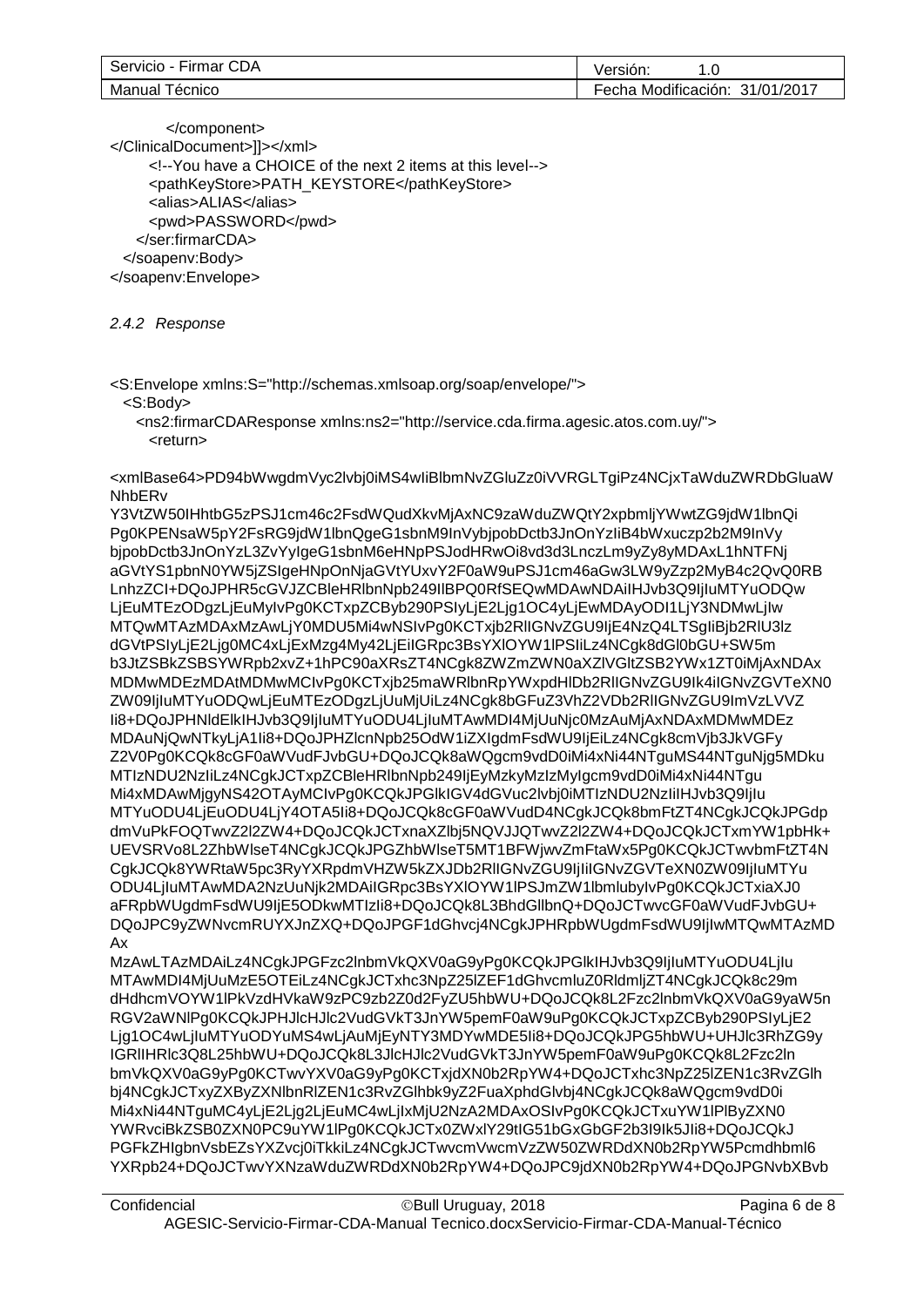| Servicio -<br>Firmar CDA | 0.5<br>Version.                      |
|--------------------------|--------------------------------------|
| Manual<br>ecnico         | Modificación:<br>31/01/2017<br>Fecha |

mVu

dD4NCgkJPG5vblhNTEJvZHk+DQoJCQk8dGV4dCBtZWRpYVR5cGU9InRleHQvaHRtbCIgcmVwcmVz ZW50YXRpb249IkI2NCI+UEcxbGRHRWdZMmhoY25ObGREMGlkWFJtTFRnaVBqeHdQanhpUGtsdVpt OXliV1VnWkdVZ1VtRmthVzlzYjJmRHJXRThMMkkrUEM5d1BqeHdQanhpUGtWemRIVmthVzg2SUZK WUlGUlBVa0ZZSUVaU1JVNVVSU0JaSUZCRlVrWkpUQ3dnUm1WamFHRTZJREF6THpBeEx6RTBQQ zlp

UGp3dmNENDhZajVUYVc0Z2FXNW1iM0p0WlNCdHc2bGthV052TGp3dllqND08L3RleHQ+DQoJCTwv bm9uWE1MQm9keT4NCgk8L2NvbXBvbmVudD4NCjwvQ2xpbmljYWxEb2N1bWVudD4NCjxTaWduYXR 1

cmUgeG1sbnM9Imh0dHA6Ly93d3cudzMub3JnLzIwMDAvMDkveG1sZHNpZyMiPg0KPFNpZ25lZElu Zm8+DQo8Q2Fub25pY2FsaXphdGlvbk1ldGhvZCBBbGdvcml0aG09Imh0dHA6Ly93d3cudzMub3Jn L1RSLzIwMDEvUkVDLXhtbC1jMTRuLTIwMDEwMzE1I1dpdGhDb21tZW50cyIvPg0KPFNpZ25hdHVy ZU1ldGhvZCBBbGdvcml0aG09Imh0dHA6Ly93d3cudzMub3JnLzIwMDEvMDQveG1sZHNpZy1tb3Jl I3JzYS1zaGE1MTIiLz4NCjxSZWZlcmVuY2UgVVJJPSIiPg0KPFRyYW5zZm9ybXM+DQo8VHJhbnNm b3JtIEFsZ29yaXRobT0iaHR0cDovL3d3dy53My5vcmcvMjAwMC8wOS94bWxkc2lnI2VudmVsb3Bl ZC1zaWduYXR1cmUiLz4NCjwvVHJhbnNmb3Jtcz4NCjxEaWdlc3RNZXRob2QgQWxnb3JpdGhtPSJo dHRwOi8vd3d3LnczLm9yZy8yMDAxLzA0L3htbGVuYyNzaGE1MTIiLz4NCjxEaWdlc3RWYWx1ZT5R OGlsTE5PUlVHd2dkZGpHQ1cwWC9Welc0ZEZuV3JqV1FxZWpjN3NQaGFONDNWaXhyRDJyOWRtWD NX

citYcU1JSzJ4Vm83WUNCdHdQDQpwM2RRSGVOVjZRPT08L0RpZ2VzdFZhbHVlPg0KPC9SZWZlcmV u

Y2U+DQo8L1NpZ25lZEluZm8+DQo8U2lnbmF0dXJlVmFsdWU+UExPL3V6UFFBUGJLUlVRVHg1MzVv MERmYysyMXNoNzErSnorSVZYZmhTYytMLytoUjJkMy9LdlcvMUdnRUpwS0t6ZVJGZzZFR2NDOQ0K TWtCaHdQUGRVK3RYOUdPQzVBNUNLOHlWQ2FBNzdsZ2FQbERtRlBHcUxaQ1hiRWJrL0hDSFRUM **HZa** 

dTNPazNlamRNSG5lSFIzVmZHcw0Kc0hSaUw0eTV2cWhLQnI0RlNrbFBjeHNZelNhQlVUQzhDOU5H RmFXemdZQ1dvM3dvWTFsU3NSaHFkMkwvT0hZOHBRbHlyOHoya2dtdQ0KL2RYbGFIL3lFYUltc0RF OGxKZUZGWWxDUitiZFIwbGFOMUVkLzQzeXFaK0hlWlkybU9mUEorZEZaVnBKdjJMNzBIZTRZdHp0 ajdCeQ0Kb0NGZEYzczRSZU50ODdOQkFLR2Nha08raURwWUtBOVRad0ZWZWc9PTwvU2lnbmF0dXJl VmFsdWU+DQo8L1NpZ25hdHVyZT4NCjwvU2lnbmVkQ2xpbmljYWxEb2N1bWVudD4NCg==</xmlBase  $64 >$ 

 </return> </ns2:firmarCDAResponse> </S:Body> </S:Envelope>